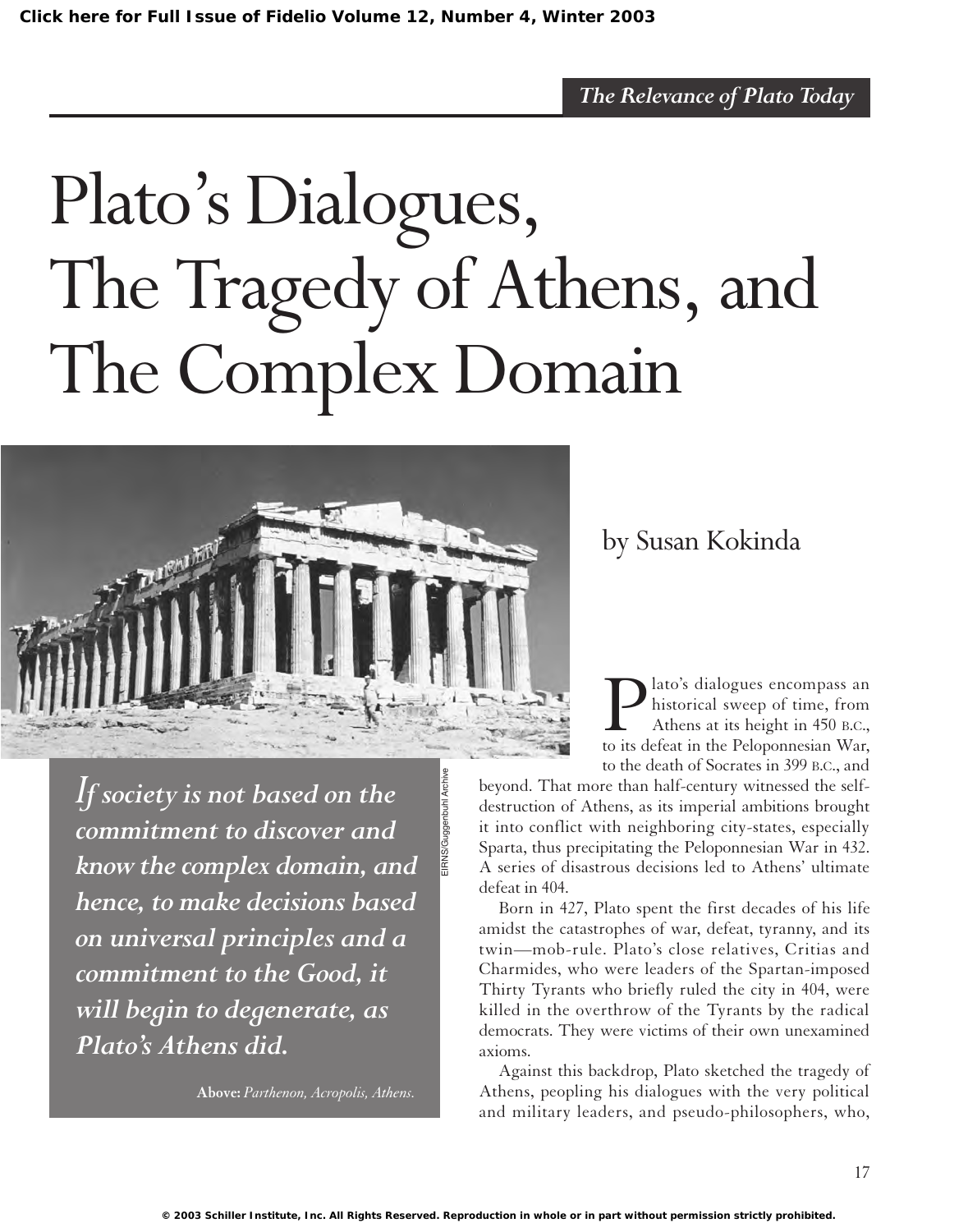step-by-step, led Athens to its doom.

If the dialogues were no more than a history of Athens' tragedy, they would have their place in the important literature of our culture. But, what makes

them a cornerstone of Western civilization, is Plato's discovery of a solution to the tragedy—a solution found in his examination of immortality, and of the concept of the complex domain.

# 1. The Rise of Sophistry: An Historical Overview

Homer's great poems, *The Iliad* and *The Odyssey,* describe the events of the Trojan War and its immediate aftermath, events which marked the descent of Greece into a dark age. Following the Trojan War, around 1190 B.C., the civilization of mainland Greece collapsed: population shrank, the written language was lost (and not deciphered until the 1950's!), cities disappeared. *The Iliad* and *The Odyssey,* written around 700 B.C., heralded the reversal of the collapse, and the



*Jacques-Louis David, "The Death of Socrates," 1787 (detail).*

www.arttoday.com

beginnings of Classical Greek culture.

By 600, under the intellectual sponsorship of Egypt, with its millennia-long mastery of astronomy and mathematics, Athens and the city-states in Ionia began to flourish. Solon of Athens, Thales of Miletus (in Ionia), and Pythagoras in Italy, brought breakthroughs in statecraft, science, astronomy, music and geometry to Greek society. By the end of that Sixth century, Greece stood prepared to accomplish a task at which all others had failed: she defeated the Persian Empire, first at Marathon in 490, and then at Salamis in 480.

Greece, led by Athens but including Sparta, defeated the Persians through superior military strategy, better technology, and citizen-soldiers. The Persians lost 6,000 men at Marathon; the Greeks, fewer than 200.

Those capabilities were but derivatives of a more important character given to Greece, and especially Athens, by the ideas of Solon, Thales, Heracleitus, and Pythagoras—the understanding that society must be governed on the basis of universal principles, principles knowable to the human mind. This gave Athens the technological and moral superiority to defeat the Persians.

It also gave Athens something else. As Persia swept through the Greek city-states, first Ionia and then

northeastern Greece, many cities simply surrendered, because they had consulted the Oracle of the Pythian Apollo at Delphi, were told to surrender, and did. (Not unlike the American voters, who, in the early spring 2000 primaries, began voting for either Al Gore or George Bush, because they were told by that modern-day oracle—the mass media—that Gore and Bush had been decreed the winners.)

Athens did not consult the Oracle in the matter of fighting the Persians. Rather, it acted with the selfconfidence of a society that bases itself on knowable principles.

But the Cult of Apollo and the Delphi Oracle, which were, in fact, the front-end of Persian intelligence and penetration operations into Greece, eventually succeeded where the Persian miliary had failed. Within 50 years, Athens was drawn into the suicidal Peloponnesian War, fighting against Sparta and her former Persian War allies, and sinking deeper into her own tragedy [SEE Map 1, page 13]. By the time the Peloponnesian War broke out in 432, the Oracle of Delphi was able to manipulate all parties in the conflict, Athens included. Athens' leaders and citizens had lost their compass, and truth was rejected in favor of the god of opinion: Sophistry. The Sophists had taken over,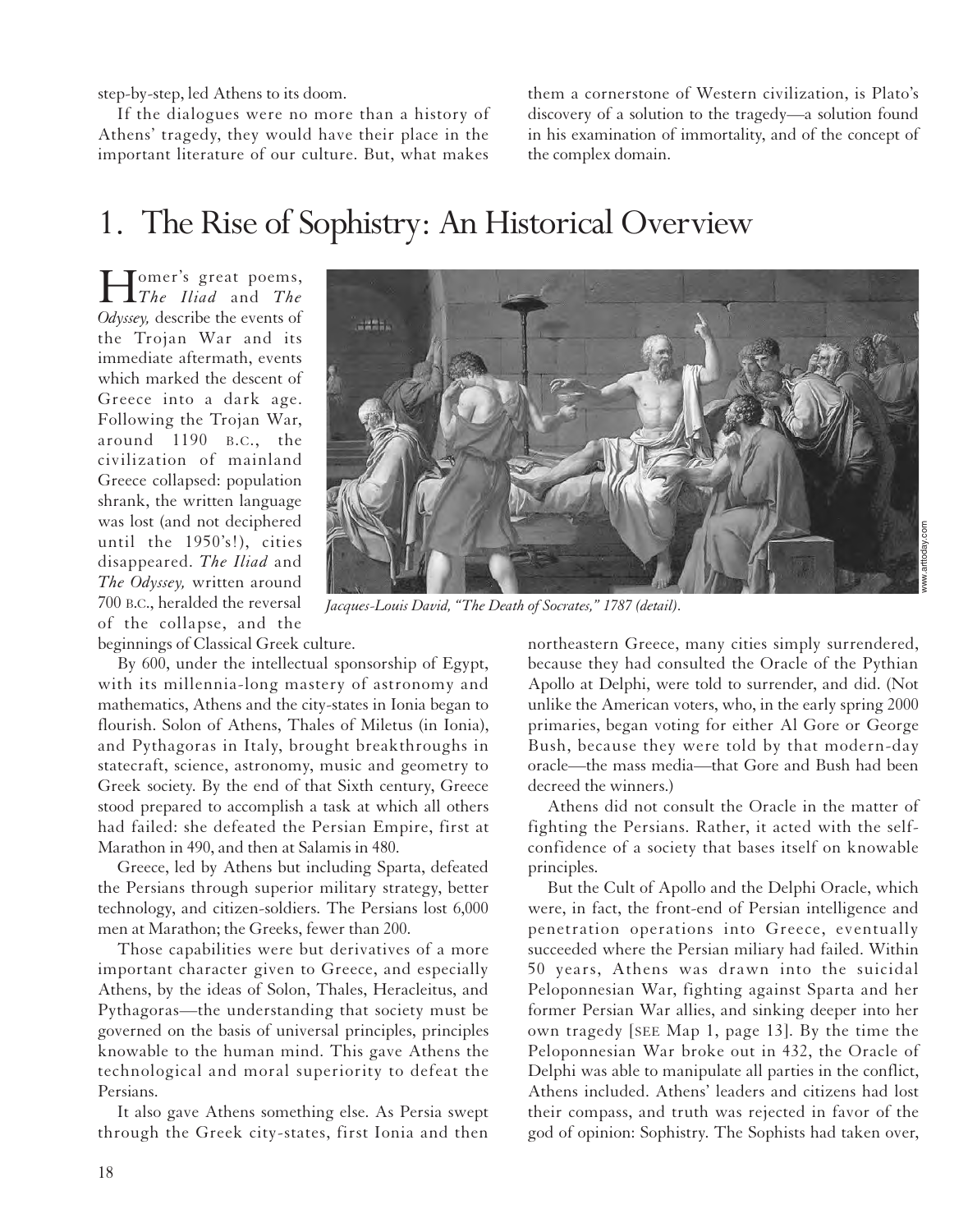with their argument that there is no truth, that each man is the measure of his own "truth."

As will be developed below, Plato addresses the Sophist infection in many of his dialogues, including the *Protagoras, Gorgias,* and *Symposium,* all of which take place during the Peloponnesian War. One can imagine actually performing each of these dialogues, since Plato wrote them with stage directions, drama, conflict, and no little comedy.

Before the ideas of Solon, Pythagoras, and Thales could be extinguished by the Sophistry that said there is no truth, the Eleatic philosophy had first to inject its idea, that truth was unknowable. Parmenides' poem, "The Way of Truth," asserted that the One was indivisible, unchangeable, immovable—in short, *unknowable* in the discrete manifold of human sense perception. Rejecting, or more accurately, opposing the Pythagorean breakthroughs in music and geometry, which explored the tension between the world of sense perception and the geometry of invisible universal principles—the principles which produce the shadows of sense perception—Parmenides' philosophy leaves mankind trapped in the world of the senses, offering only the vague notion that the One can be grasped dimly through the irrationality of an initiate's mystical experience. (It is not surprising, therefore, that such modern fascists and existentialists as Friedrich Nietzsche, Martin Heidegger, Hannah Arendt, and Karl Popper, wrote extensively on, and were enamored of, the Eleatics.)

By placing his *Parmenides* dialogue in 450 B.C., the earliest of his historical settings, Plato signalled to his contemporaries and to future generations how the

philosophical cancer took hold. Socrates' dialogue with Parmenides and his disciple Zeno, is perhaps the most intense examination of a set of axioms in all his dialogues.

Unlike the raucous atmosphere of the *Protagoras,* or the almost violent encounter with Gorgias, Socrates' examination of the axioms of Parmenides is sober and exhaustive. (Not to say, exhausting, if one is trapped in the world of sense perception). In this way, Plato's treatment of Parmenides is echoed by C.F. Gauss's handling of Euler and Lagrange in his treatise on the Fundamental Theorem of Algebra. Plato gave to his youth movement, as Gauss has given to the LaRouche Youth Movement today, a method for understanding and combatting enemy philosophies, coupled with the power to know and discover universal principles. By using the method of exhausting each of the paradoxes embedded in Parmenides's epistemology, Plato

forces the reader to discover the solution, noetically, in "the suddenly" [to eksaiphnās], outside of Parmenides' dead world.

The fundamental importance of the *Parmenides* dialogue is dramatically intensified by its historical setting in 450, during the period when Athens abandoned its fight against the Persians.

In 454, Athens announced an end to oversees expeditions against the Persians, and then, Athens redirected the funds collected from other city-states for defense against the Persians, for use by Athens alone. Then, in 449, Athens signed a peace treaty with Persia. Athens was transformed, from a leader of the league of Greek city-states allied in common defense against the Persians, to an unwitting pawn of the Persians themselves.

As Helga Zepp LaRouche outlined in a speech in September 2002, Athens, as it adopted an imperial policy under Pericles (460-430), bears an eerie resemblance to the United States at the turn of the Twenty-first century.<sup>1</sup> Pericles' strategy for the coming war with Sparta involved fortifying the "Long Wall" around Athens, and allowing Athens to be supplied by its navy, from its port of Piraeus. This, however, meant that all those who lived outside the walls, had to abandon their farms and homes and crowd into Athens whenever the Spartans laid siege. The result was a horrible plague, which broke out as soon as the war began in 431, ravaging Athens. Pericles' oratorical skills, learned under the leading Sophists of the time, swayed the Athenians to support the war and his strategy. But Sophistry was no match for natural law: Pericles died of the plague in 430.



*Battle of Marathon, 490 B.C.: Greece's scientific and moral superiority was decisive in defeating the armies of the Persian Empire.*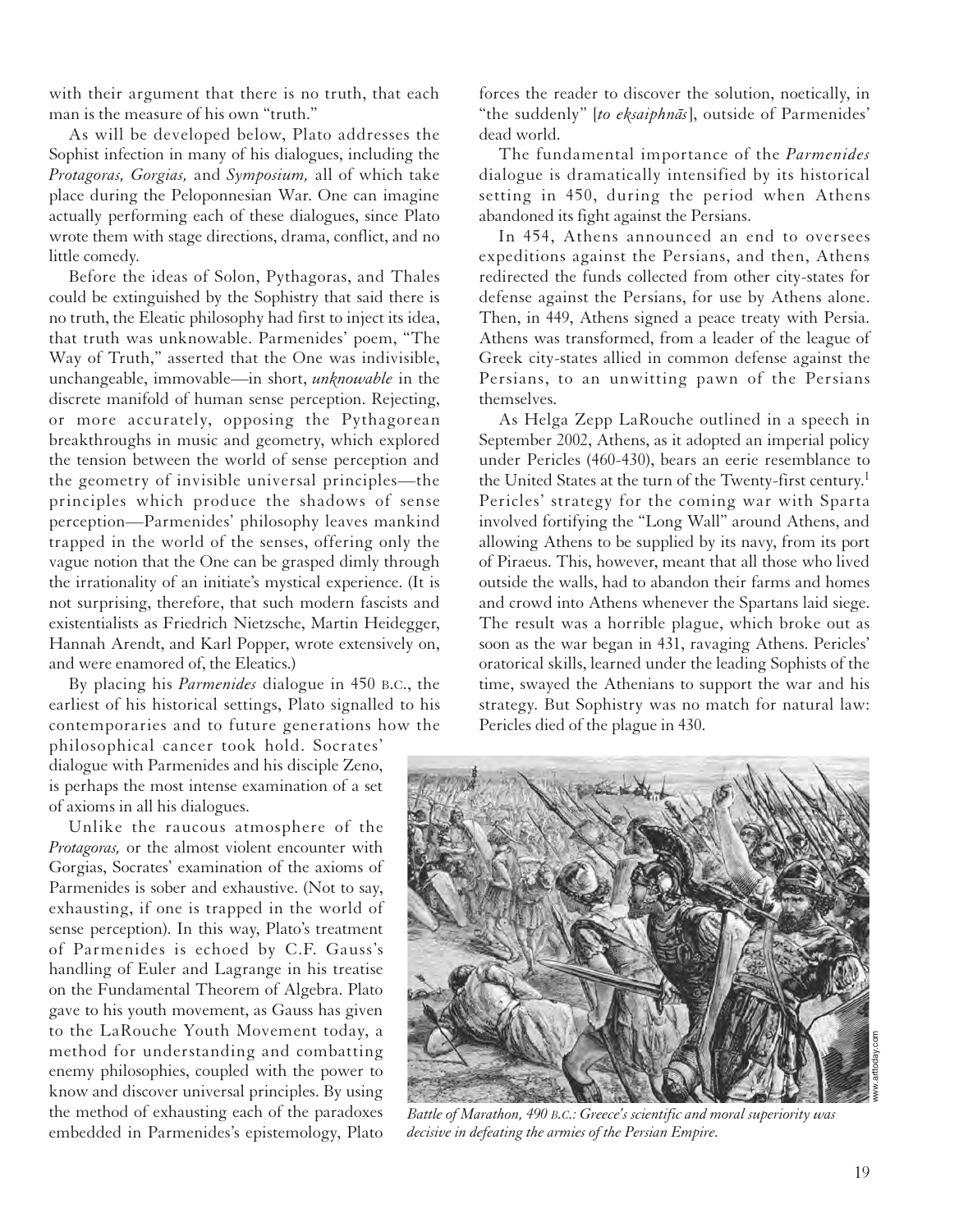

### Alcibiades, Nicias, Critias, and Tragedy

From the *Parmenides* dialogue of 450, Plato jumped to the eve of the Peloponnesian War, and set three of his dialogues in 432, the year before the official outbreak of war. Other dialogues mark nodal points in the series of decisions which led Athens to its disastrous defeat in 404.

Let us first look at that sweep of history through the lives of three key figures who populate Plato's dialogues, and play crucial roles throughout the war—Nicias, Critias, and Alcibiades.

Alcibiades may appear in Plato's dialogues more than any other character, if one includes the dialogues *Alcibiades I* and *Alcibiades II,* which some scholars argue may not have been written by Plato. We know a great deal about Alcibiades, whose life mirrors the tragedy of Athens, from the works of Plato, Thucydides, and Plutarch.

Raised in Pericles' household, Alcibiades would have been in direct contact with Sophists such as Protagoras. Ambitious, well-connected, and handsome as Alcibiades was, Socrates nonetheless saw promise in him, and devoted no inconsiderable effort to his cognitive development. But, ultimately, Socrates lost the battle for Alcibiades' mind to Gorgias, one of the most prominent Sophists of the time, to whom Plato devotes a dialogue discussed below.

Alcibiades came into direct conflict with the second of

our figures, Nicias, ten years into the war. In 421, Nicias negotiated a peace treaty with the Spartans (called the Peace of Nicias). After the plague, years of war, and disruption of the economy, the cessation of warfare could have put Athens back on course to sanity. But it was not to be so. Alcibiades, representing the war faction, convinced the Athenians to resume the war, setting the stage for the next major ratchet down in 416.

As Thucydides describes it in the famous Melian dialogue in his *History of the Peloponnesian War,* the treatment of the Melians in 416 underscored the degeneration of Athens. Under attack, the leaders of Melos argued for justice, but the Athenians simply asserted, as Plato's Thrasymachus does, that justice is determined by whoever has power. Melos was conquered, all the males put to death, and the females taken into slavery.2

This brutality abroad was mirrored by political insanity at home. That same year, 416, Alcibiades and his faction convinced the Athenians to embark upon their greatest imperial adventure—the invasion of Syracuse on the island of Sicily, one of the richest independent Greek cities in the world. Although Nicias opposed the invasion, he was chosen, along with Alcibiades and one other commander, to lead the invasion.

Before the expedition could be launched, a bizarre event took place in Athens—the night of the Hermae. In one night, sacred statues throughout Athens (phallic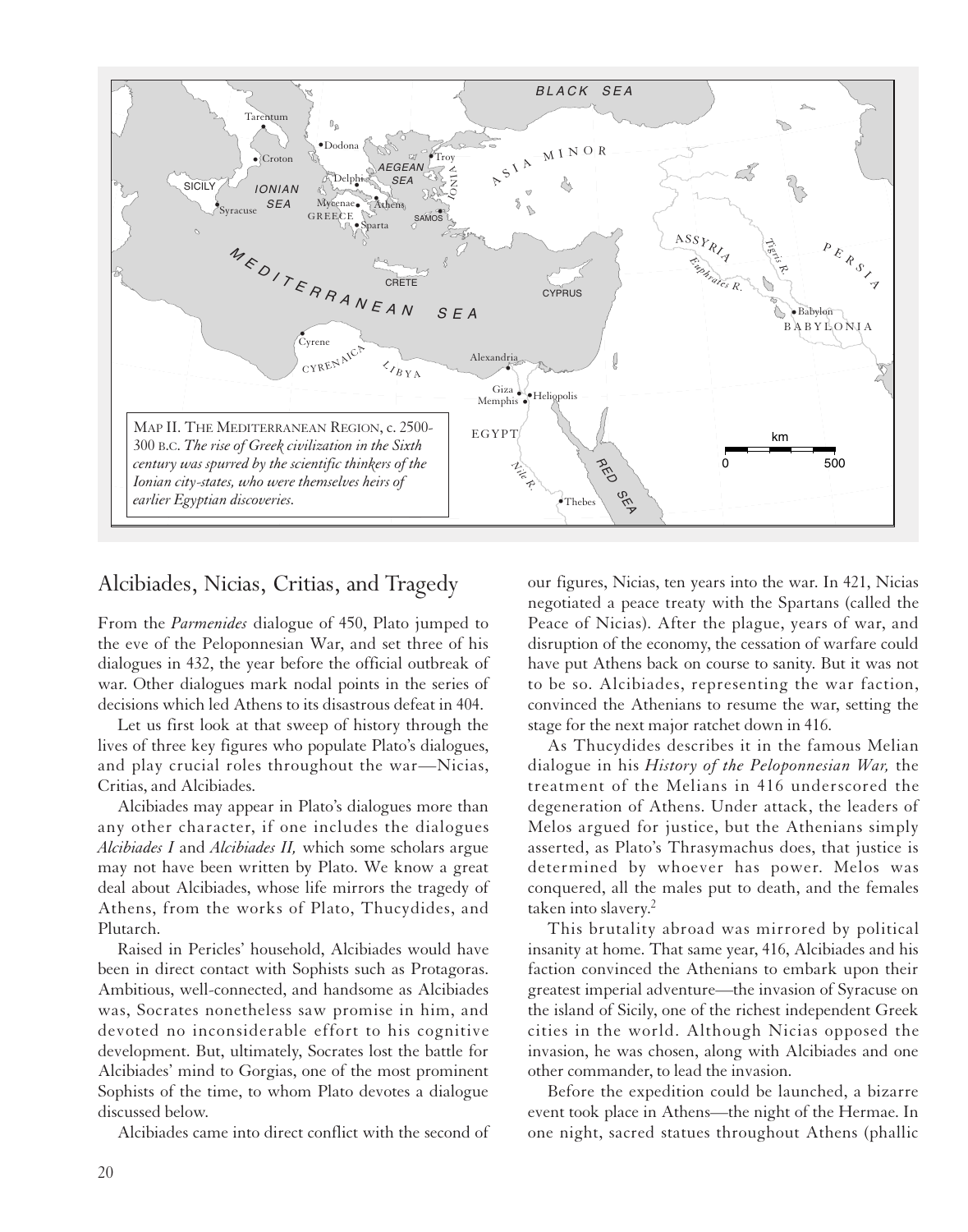symbols known as Hermae, or Herms) were desecrated. This was used to launch a witch-hunt, accusing various leading Athenians of the crime. Among those accused were Alcibiades and Plato's relative Critias. Alcibiades insisted upon being tried, before he was sent on the Sicilian expedition, but he was ordered to undertake the campaign with the charges still hanging over his head.

The Sicilian expedition was a disaster almost beyond description, although Thucydides does it justice. Alcibiades' opponents in Athens found him guilty in absentia and called him back to Athens. Rather than returning to his fate in Athens, Alcibiades escaped en route, fled to Sparta, and joined the enemy cause! Left in command, Nicias conducted an ineffectual campaign, calling upon Athens to provide massive reinforcements. In response to Nicias's plan for a final assault in 412, Athens depleted itself of men and materiel. The attack was ready to proceed when Nicias called it off because he interpreted a lunar eclipse as a bad omen! The Syracusans had time to discover the planned attack, and counterdeployed. Athens suffered a devastating defeat, and the capture and slaughter of most of its army. Nicias was among those killed.

Alcibiades, who was often ruled by erotic emotions despite Socrates' attempts to educate them in service of reason, was forced to flee Sparta after an affair with the Spartan king's wife left her pregnant. He fled to the court of the Persian satrap Tessepharnes in Asia Minor.

The twists and turns in Alcibiades' life were mirrored by the political chaos of Athens. The defeat at Sicily dealt a devastating blow. In 411, Aristophanes wrote the play *Lysistrata,* in which the women of Athens withhold sex from their husbands in an attempt to stop the insanity of the war. That same year, a faction representing the oligarchy, briefly overthrew the democrats who had been ruling Athens since the war began.

In the fickle, shifting political winds of Athens, Alcibiades was invited to return, and he and other Athenian commanders managed to win several significant battles. But the people and leaders of Athens, drunk with Sophistry and easily manipulated, turned on their successful commanders! Alcibiades was unjustly blamed for a military defeat, forced again into exile, and assassinated in 404.

Other generals, who won a significant naval battle in 405, were brought up on charges of failing to rescue wounded sailors in the midst of a storm, which, if attempted, would have destroyed the entire fleet. Socrates, serving as a public official at the time, was alone among his peers in opposing their conviction. They were all executed, including Pericles' own son.

A year later, Athens, depleted and deranged, surrendered. Sparta's allies, Corinth and Thebes, called

for Athens to be treated as Athens had treated Melos: slaughter all the males and take the women into slavery. This slaughter would have included Plato! Sparta, largely for geopolitical reasons, rejected that punishment, instead placing the city under a Spartaapproved Athenian leadership known as the Thirty Tyrants. Plato's second cousin, Critias, was the leader of the Tyrants, and his uncle, Charmides, was part of the ruling faction. Both Critias and Charmides were members of Plato's immediate family on his mother's side, an intensely political family that could trace its lineage back to Solon.

Recall the section of the Republic which describes the transition from mob democracy into tyranny. Plato was not engaged in a sociological exercise there—he was reliving a history which claimed the lives of his close relatives.

Reacting to the insanity of the war years, the Thirty Tyrants were, in their turn, brutal—executing opponents, seizing property, and ruling with an iron hand. But the pendulum of political madness quickly swung back to the democrats, who overthrew the Tyrants in 403. Critias and Charmides were killed.

It was that democratic government, and explicitly the democratic leaders who had overthrown the Tyrants, which executed Socrates in 399 B.C. Plato was then 28 years old.

## The Dialogues Against the Backdrop Of History

Now, let us look at the dialogues which Plato set during the period of the Peloponnesian War. After placing the *Parmenides* in 450, when the philosophical cancer first appeared, Plato jumped to the year before the war began—432 B.C. By this time, the Eleatic disease had metastasized into Sophistry, and the Sophists, and their victims, populate Plato's dialogues set between 432 and 404. Among the Sophists we meet are Protagoras, Prodicus, Gorgias, Thrasymachus, and Pausanias. Among their victims are Critias and Alcibiades.

#### **■ 432 B.C.**

Plato set three dialogues in 432—*Alcibiades, Charmides,* and *Protagoras.* Protagoras, a frequent guest of Pericles, was the most influential Sophist of the time, and the *Protagoras* dialogue is filled with some of the most significant figures of the age.

As we shall see again later in the *Gorgias,* there is a characteristic of those of Plato's dialogues in which the Sophists are the principals: they are richly staged and exceedingly dramatic. Plato sets one particular scene in the *Protagoras* with great humor: A group of sycophants follow Protagoras, back and forth across a courtyard,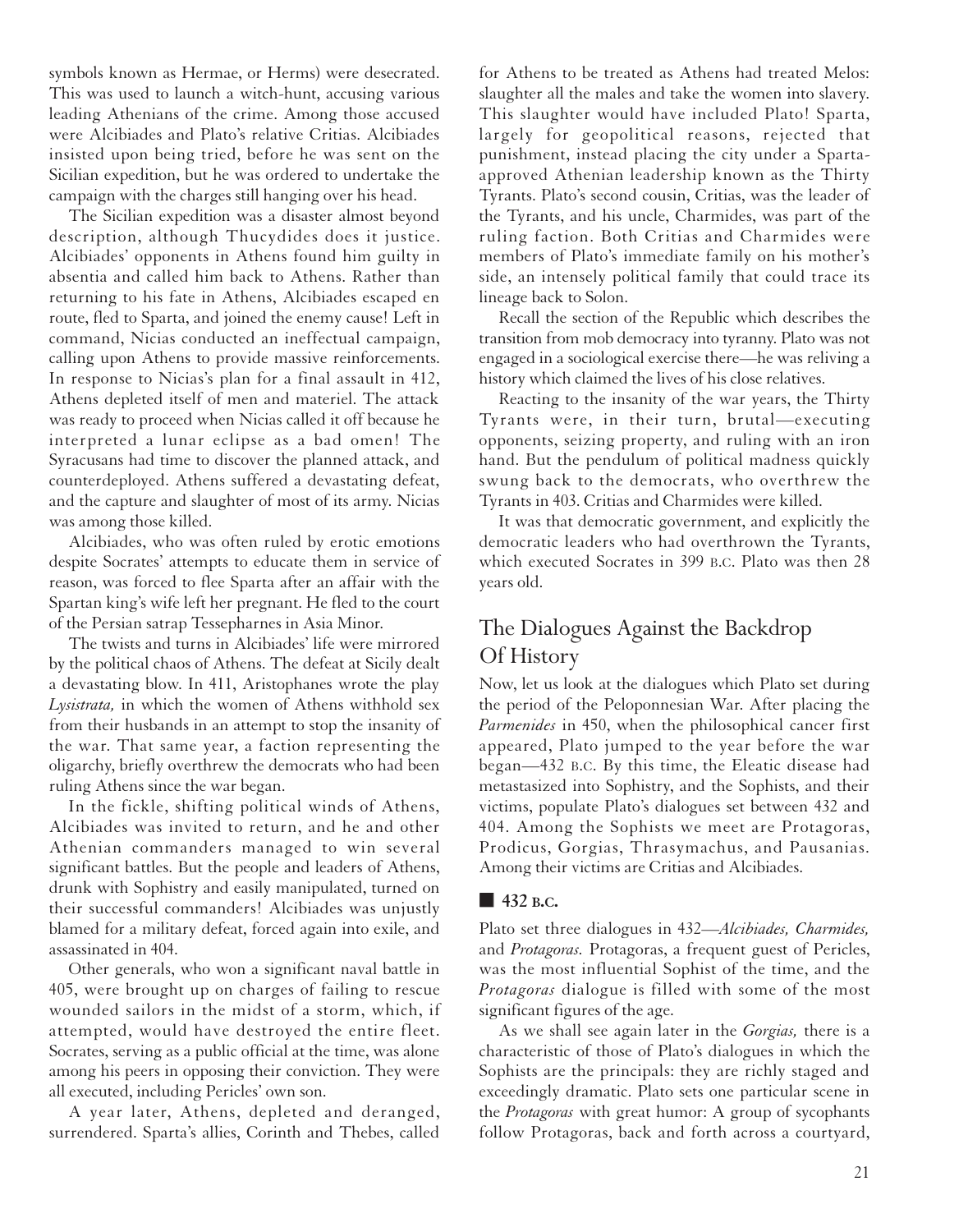parting like a flock of birds at each end, to allowing Protagoras to parade back through them. While Protagoras is the main subject, the presence of Critias, Alcibiades, Prodicus, and Hippias among the characters, underscores the political weight of the dialogue.

Set in the same year, Plato's *Alcibiades* dialogues show us Alcibiades at the age of 18, eager to assume political leadership. With great affection, Socrates asks Alcibiades to consider what principles he holds that would qualify him for political leadership. Plato composes the dialogue to foreshadow Alcibiades future, and concludes with the following:

**Alcibiades:** Well, that is the position, and I shall begin here and now to take pains over justice. **Socrates:** I should like to think you will continue to do so; yet I am apprehensive, not from any distrust of your nature, but in view of the might of the states, lest it overcome both me and you.  $(135e)^3$ 

Plato treats Critias similarly in the *Charmides,* a dialogue named for a younger relation of Critias. While Socrates begins by questioning the young Charmides, the dialogue quickly turns to Critias and his wholly unexamined axioms. Again, Plato foreshadows Critias' future as one of the Thirty Tyrants (supported by Charmides) in the concluding exchange of the dialogue. While what precedes this has been somewhat light in tone, the undercurrent of future events is unmistakable:

**Socrates:** What are you two plotting to do? **Charmides:** Nothing, we have made our plot. **Socrates:** So you will use force, before even allowing me to make my affidavit? **Charmides:** You must expect me to use force, since he [Critias] gives me the command: take counsel; therefore, on your side, as to what you will do. **Socrates:** But that leaves no room for counsel; for if once you set about doing anything, and use force, no man alive will be able to withstand you. **Charmides:** Then do not you withstand me. **Socrates:** Then I will not withstand you.  $(176c-d)^4$ 

That Alcibiades died in 404, Critias and Charmides in 403, was fresh in the minds of Plato's audience.

#### ■ **421 B.C.**

From this prelude to the war in 432, Plato jumped to 421, and the opportunity to end the fighting with the Peace of Nicias. And so, Nicias appears in the *Laches* dialogue, set in 421. Socrates engages in a discussion with several Athenians, over methods of education, in which it is clear that Nicias and others hold certain traditional, decent axioms, but, because they are unexamined in their underlying hypothesis, are vulnerable to manipulation. One is reminded of the World War II generation, which fought fascism, rebuilt the nation, and launched the space age, but lost its footing in the 1950's and 1960's. Nicias's unrigorous approach to knowledge has horrible consequences, ten years later, when he postpones the crucial battle in Sicily, because of his superstitious response to the eclipse.

#### ■ **416 B.C.**

From the collapse of the Peace of Nicias, Plato takes us, with the *Symposium* dialogue, to 416—the year of the attack on Melos, the night of the Herms, and the decision to launch the Sicilian expedition. Again, Plato weaves a tapestry of characters, Socrates, Aristophanes, the poet Agathon, and the Sophist Pausanias. With dramatic flourish, Plato has Alcibiades burst into the dialogue late, and drunk. Given the accusation that Alcibiades not only defaced the Herms, but also engaged in wild revelries and defamations of the gods, one is left to wonder if he had just come from such a bacchanal, or, even, if the Symposium took place on the night of the Herms. That Alcibiades was about to lead Athens into the disaster of the Sicilian expedition, and that Aristophanes was to write the *Lysistrata* in reaction to the war, intensifies the drama of the dialogue.

#### **■ 411 B.C.**

Plato's great trilogy—*The Republic, Timaeus,* and *Critias*—set over a three-day period, is most likely set in 411. While it can be argued that it was set before the Sicilian expedition, the presence in Athens of Cephalus, and, especially of his son Polemarchus, argue for the 411 date, since the sons of Cephalus were expelled from Sicily during the Sicilian campaign, on account of alleged Athenian sympathies.

Of the three, the *Republic* is the most historically gripping. The counterposition of the Sophist Thrasymachus, with his assertion that justice is defined by those in power, to Socrates, who will be executed by the democratic spawn of the Sophists, is one point of tension. Another, is the role of Plato's own brothers, Glaucon and Adeimantus, as the principal subjects of Socrates' examination in the dialogue. While little is known about their personal participation in the political events of the time, they, at least, are representatives of a family which was beset by political tragedy. And, finally, the character Polemarchus, who would become one of the victims of the Thirty Tyrants—murdered, in part, so that his land and fortune could be seized.

Again, Plato's examination of the degeneration of society from timocracy (rule by the traditional values of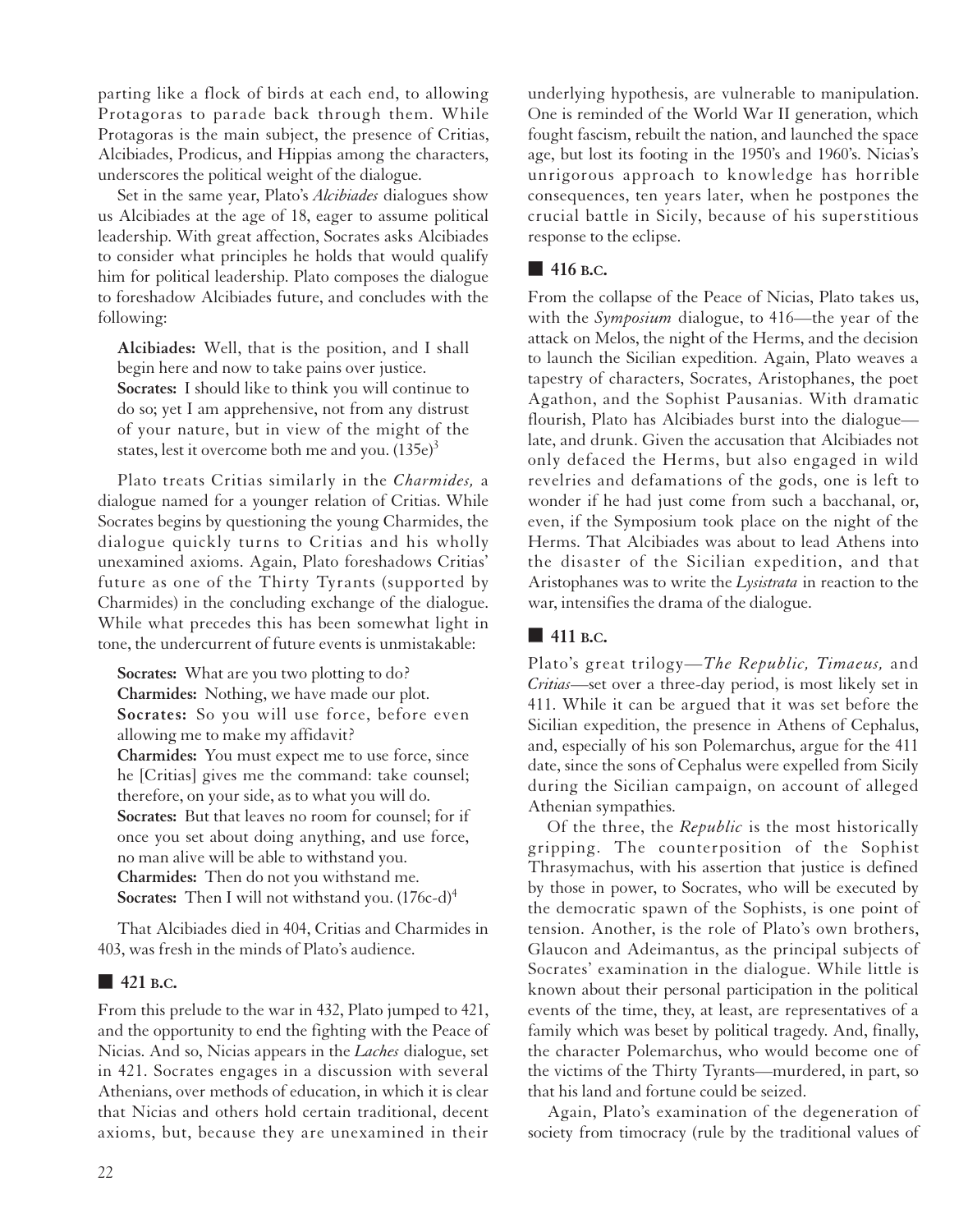

*Socrates' favorite Alcibiades (right), who appears in many Platonic dialogues, was raised in the household of the Athenian leader Pericles (left), and became a leading general during the Peloponnesian War. His personal history mirrors the political chaos and degeneration of Athens.*



honor [*timos*]), to oligarchy (rule of the few [*oligos*], usually in pursuit of money or pleasure), to democracy (rule of the many or common people [demos], in pursuit of the same), to tyranny, is no idle exercise.

The Critias of the incomplete *Critias* dialogue is Plato's second cousin, one of the Thirty Tyrants, who was himself dead by 404. One wonders how Plato would have completed this dialogue, whose subject was to have been the political organization of a state, given his relative's tragedy.

The third of the dialogues, the *Timaeus,* stands by itself. More of a monologue, it is delivered by a Pythagorean, Timaeus, who may have been Timaeus of Locri. Addressing the question of the composition of the universe, Plato presents a first approximation of the idea of the complex domain, which will be discussed in Part 2.

#### **■ 404 B.C.**

As if to book-end the Peloponnesian War with dialogues devoted to the Sophists, the *Protagoras* dialogue set in 432, is matched by the *Gorgias* dialogue set in 404, at the conclusion of the war. Here, the thuggery of Sophistry is presented at its most naked. Gorgias claims that nothing exists, and if it did, we couldn't know it anyway. Gorgias and his cohort, Callicles, bluntly assert their fascist doctrines and openly threaten Socrates for his refusal to succumb.<sup>5</sup> While Socrates deals with Protagoras's arguments rigorously, the tone of the earlier dialogue is, at times, comic. No such levity colors the *Gorgias* after 27 year of the political degeneration of Athens, which will lead to the death of Socrates, the mood of the *Gorgias* is confrontational and threatening.

#### ■ **402 B.C.**

The final dialogue set before those dealing with the death of Socrates in 399 is the *Meno,* placed in

402. This dialogue contains all the elements of Plato's repertory: history, method, an introduction to the complex domain in the discussion of powers in the doubling of the square, and the seed crystal for the political solution for society. Meno, for whom the dialogue is named, and who never grasps the concept which Socrates develops, is a democrat, and the "hereditary guest-host" for the ambassador of the Persian king when he visits Meno's Thessaly. Hence, the shadow of Persian manipulation looms just off stage. Anytus, who bursts in toward the end of the dialogue to bluster and to threaten Socrates personally, was one of the two main democratic leaders who overthrew the Thirty Tyrants the year before, and who became the main prosecutor of Socrates. Anytus, it should be noted, managed to escape the fate of the other generals in the naval affair of 405, which resulted in their execution.

It is a powerful irony that Plato counterposes these two major political figures, who never grasp Socrates' ideas, to the slave boy, who, with Socrates' help, makes a discovery of the concept of power and incom-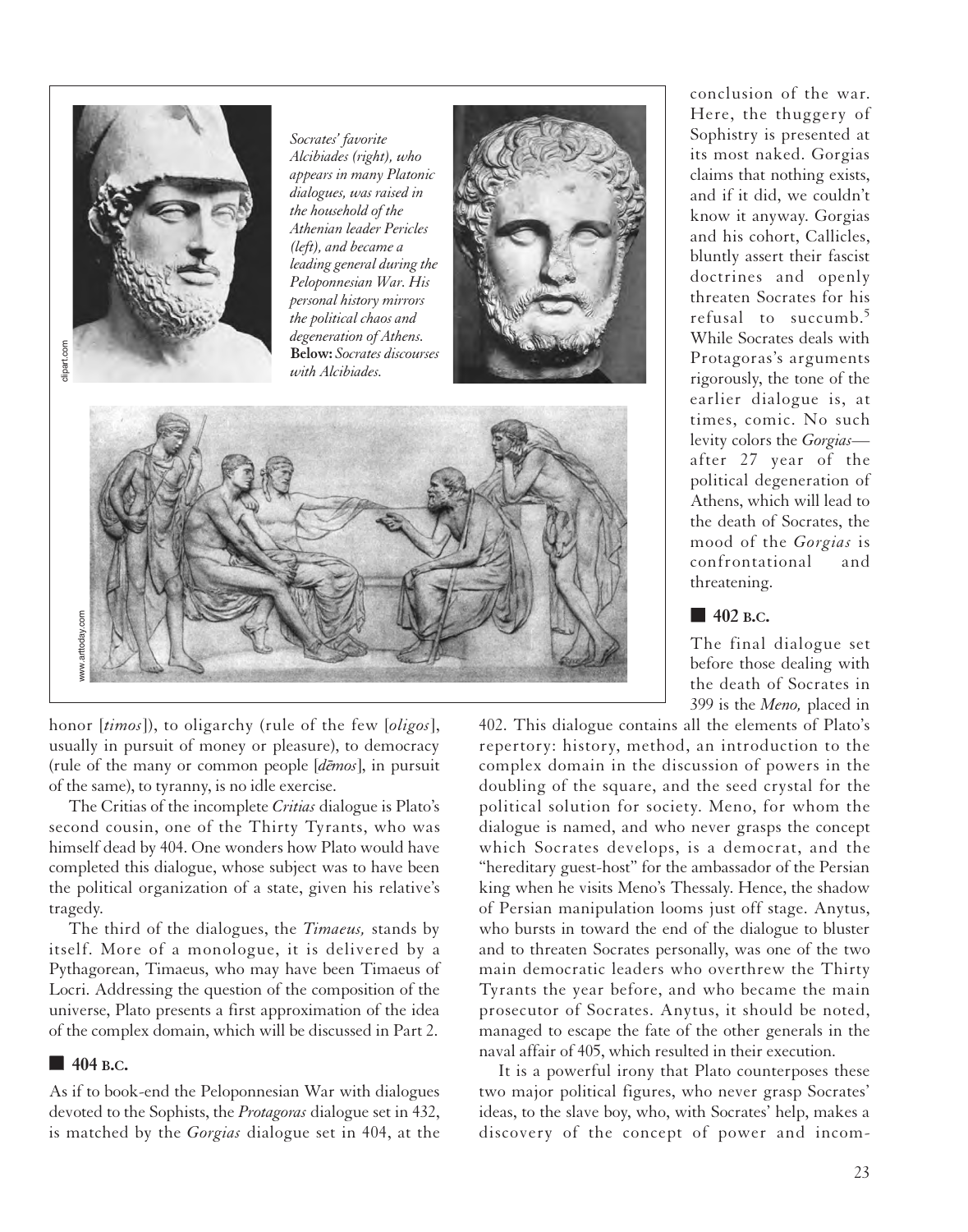mensurability. In this dialogue, Plato shines the first light on the shadow of slavery, a shadow which is not fully dissipated until 2,500 years later. Plato's demonstration that a slave boy has the innate capacity to discover universal principles, was the first gleam of light on an idea that was not to achieve political standing until the intention of the American Revolution was finally fulfilled by Abraham Lincoln and the Civil War.

# 2. The Complex Domain and the Sublime

The dialogues dealing with  $\mathbf 1$  the death of Socrates in 399 B.C., the *Apology, Crito,* and *Phaedo,* mark the final chapter in the destruction of Athens by her own hand, through mob democracy and tyranny. However, if one reaches back to the time of Solon, the great lawgiver of Athens, and his poem on the constitutional principle, written around 590, one can find a forewarning of what was to engulf Athens nearly 200 years later:

Never will our city be destroyed by Zeus' decree,

Nor by the will of the bless'd immortal gods, . . .

But, by money seduced, the Athenians themselves Seek mindlessly to corrupt the great city, Joined by the iniquitous schemes of their leaders, Who from arrogance great woes shall suffer: For they understand not how to restrain gluttony, Nor best to order their feasting in quiet. ...

Sparing neither sacred ground nor public goods, Greedily they steal from the one place or the other. They fail to protect the rev'rend temples of Justice, She who notes silently "what is and what has been," Who in time shall come exacting retribution. Behold, an inex'rable harm visits all Athens: To vile slavery is she swiftly progressed, Which rouses up from slumber civil strife and war— War that wipes out for many their cherished youth; Now our much-loved city is soon worn down by faction, While the wicked stir them to confrontations. ...

Thus does the public evil come to each of us  $\ldots$ <sup>6</sup>

If such dangers were understood more than a century and a half earlier, what was missing in Athenian society which caused it to succumb nonetheless? Or, more importantly, what did Plato discover as the solution to



*Raphael Sanzio, "The School of Athens," 1509 (detail). Plato points upward to the Intelligible, Aristotle, outward to the Visible. Socrates appears in profile at the left.*

this degeneration? As he develops most thoroughly in *The Republic,* Plato shows that society must be governed by those who are committed to discovery of the Good, which must be sought for in the examination of universal principles. In his "Visualizing the Complex Domain,"7 Lyndon LaRouche asserts that the Preamble of the U.S. Constitution is of the same character: "The unexcelled genius so embedded in that Preamble, is that it obliges the Federal government to return to the standpoint of true universality, to rescue the nation from the follies of recurring, errant and petty currents of popular opinion. Thus, when we adhere to that Constitution, in that mode, our republic has a certain genius for immortality, if we use it, not achieved by others to date."

The failure to adhere to universal principles is captured in the tragedy of those Athenians who people Plato's dialogues, and it becomes a concluding theme in last Book of *The Republic.* Socrates recounts a tale of the afterlife, in which the souls of the dead have the opportunity to come back, by choosing new lives. One man immediately seized the lot of the greatest tyrant, and, as a result, suffered a horrible fate. "He was . . . a man who had lived in a well-ordered polity in his former existence, participating in virtue *by habit and not by*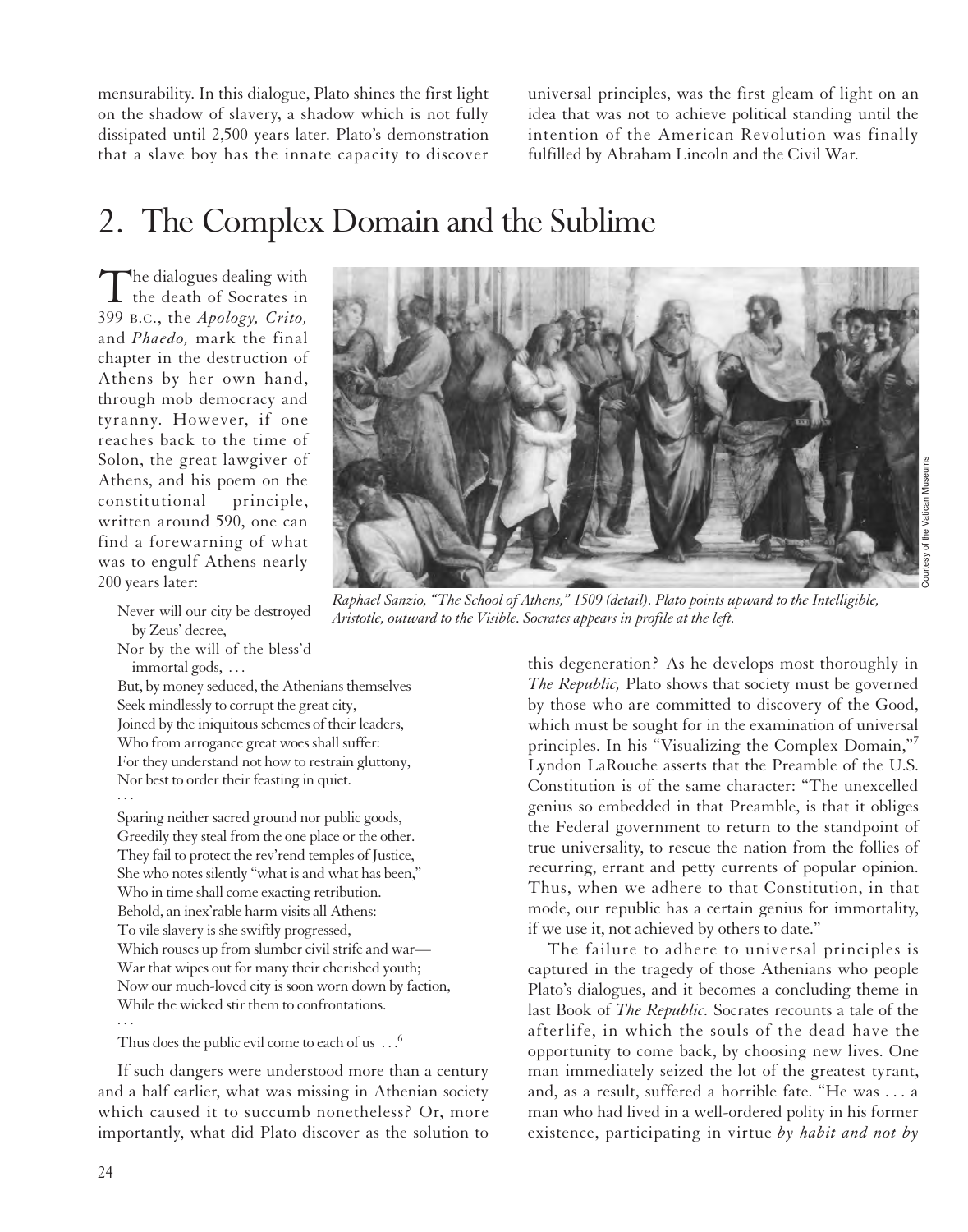*philosophy.*" (Book X,  $619c$ <sup>8</sup> [Emphasis added] This is especially poignant, given that it is Glaucon, a member of Plato's family, whom Socrates is immediately addressing.

Plato, like LaRouche in the above-mentioned work, devotes the body of *The Republic* to the question of how man can know these universal principles—by philosophy, not habit. Therefore, these are principles which can only be found in eternal existences, or "that which is, eternally" [*to on aei*].

Indeed, one will find no better study of the U.S. Constitution's concept of the General Welfare, than Plato's unfolding of the idea of the Good in *The Republic.*

However, Plato sets up that discussion by taking what he later calls a short cut. In Books III-V, in a series of exchanges with Plato's brothers Glaucon and Adeimantus, Socrates examines exhaustively the question of producing guardians of the state, through an education based on training in music and gymnastics. These books come to jarring conclusions, which include the banning of Homer and many forms of music and drama, and the sharing of wives and children in common. When read aloud in a group, these books necessarily provoke much agitation and discussion. This entire hypothesis reaches its stretto, later, in the "Nuptial (or Marriage) Number," in which Socrates asserts that guardians can only be produced by men and women who marry, conceive and bear children in accordance with a complex set of calculations involving rational, irrational, geometric and cubic numbers, means, and incommensurables. (Book VIII, 546b-c) By this time, readers are usually bouncing off of walls.

That Nuptial Number is a singularity in *The Republic,* as it encapsulates the transition from one hypothesis, to the next. One can only look at the Nuptial Number from the vantage point of the noetic study of arithmetic, geometry, solid geometry, and astronomy which has just proceeded. Rather than a eugenics prescription, it poses a complex exercise in Pythagorean mathematics, a kind of compression of the new hypothesis Plato has developed. Because, as Socrates has drawn out of Glaucon, the form of education discussed in the earlier chapters was insufficient, because it "educated the guardians through *habits,* imparting by the melody a certain harmony of spirit that is *not science,* and by the rhythm, measure and grace, and also qualities akin to these in the words of tales that are fables and those that are more nearly true. *But it included no study that tended to any such good as you are now seeking.*" (Book VII, 522a) [Emphasis added] Socrates has already established that the study of the Good is the "longer way around," and that it is only through the study of "the idea of good" that any understanding of justice, temperance, bravery and other virtues becomes useful or beneficial. Presaging 1 Corinthians 13, Socrates declares that any other knowledge

"would avail us nothing, just as no possession either is of any avail without the possession of the good." (Book VI, 505b)

The great task of *The Republic,* then, is to discover the knowledge of the Good, and here Plato provides us with a preface to LaRouche's concept of the complex domain. Let us first look at LaRouche, as he takes on Plato's philosophical opponents:

The sophist (reductionist) method denies the existence of knowable truth, as the ancient Aristotelean hoaxsters denied such knowledge . . . . The reductionist insists that we actually know only that which is presented to our senses. Contrary to the sophists, the measured characteristics of the compared planetary orbits of Earth and Mars, sufficed to exemplify the proof that we do not know physical reality from our senses . . . our senseapparatus is merely part of our organism. What our senses report to us, is at best, the effect of action by the world outside on those sense organs, not the image of the efficient action itself. The sense show us, at best, shadows cast by a universe which exists beyond the direct observation of the senses. The domain of sense-perception presents us the mere shadows of the real principles which operate in a universe outside the domain of direct sense perception.<sup>9</sup>

One can have no better metaphor for this concept, than Plato's description of the Cave, at the beginning of *The Republic's* Book VII: men held in place all their lives, looking only at the back wall of a cave, seeing only the shadows cast by unseen light and unseen objects behind them—this is what our senses show us.

Ah, but where is the knowable truth? Return to LaRouche, as he presents Kepler's discovery of the principle of gravitation and Leibniz's defining of a universal physical principle of least action as

discoveries of universal physical principle, [which] show us principles by means of which we can increase our willful, and also visible control over the universe; but, they also show us the nature of that universal principle of physical hypothesis, the faculty of noesis, by means of which we are able to adduce the existence of, and effect the practical mastery of those specific physical principles. The acquisition of such efficiently practical knowledge of principles beyond the powers of sense perception, enables us to define the efficient function of sense perception within that real universe which lies within nothing less than the complex domain, a universe beyond the shadow-world of sense perception as such.<sup>10</sup>

In both *The Republic,* and his great masterwork, *Timaeus,* Plato addresses these concepts, of the shadow of sense perception versus the substance of universal physical principles, with the elegance of the Greek language. Objects which are knowable to the eye are "*oratos*" (a participle of the verb "to see"), and objects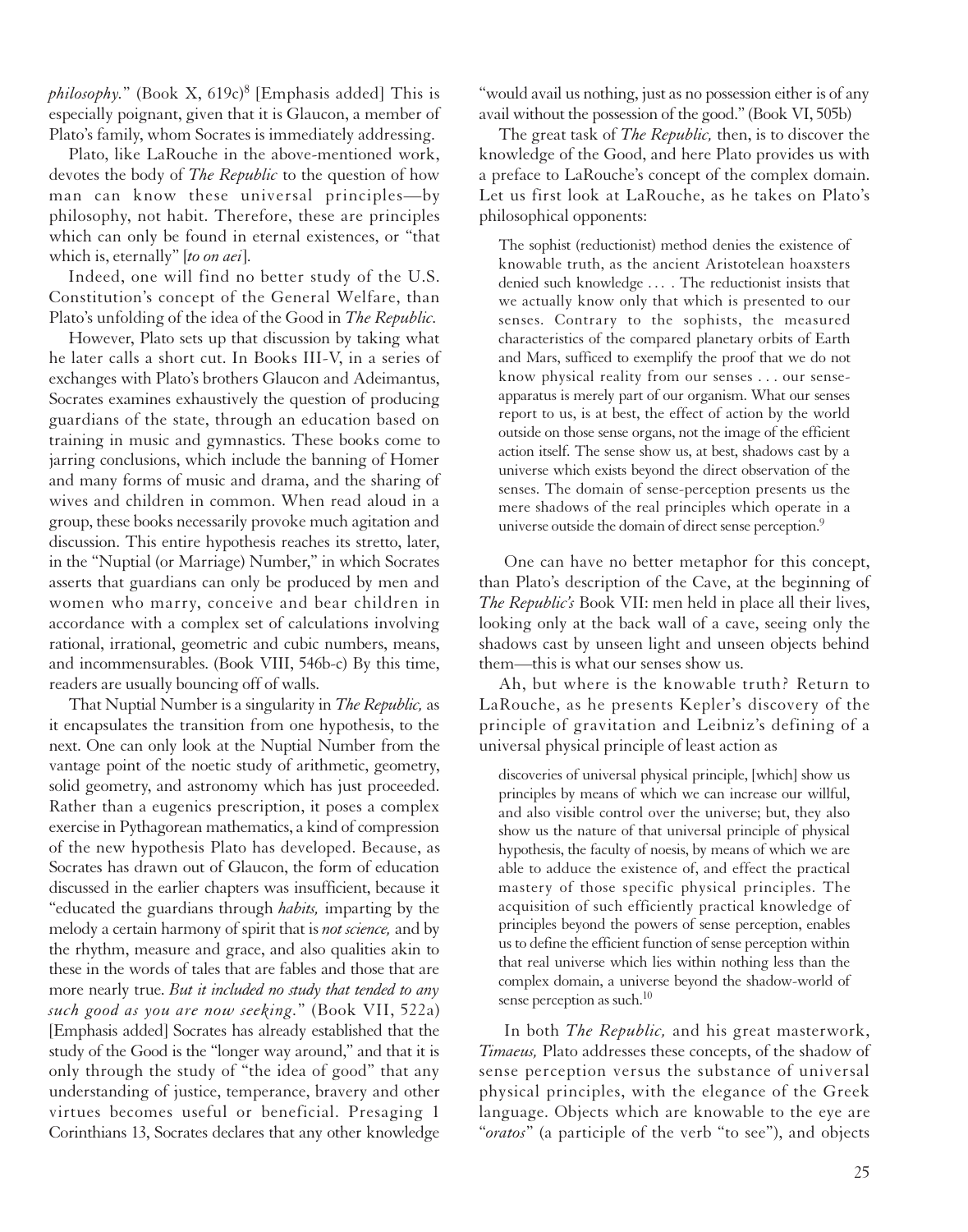which are knowable to the mind are "*noetos*" (a participle of the verb, "to know with the mind, to cognize"). The Greek word for mind is "*noos*" or "*nous*"; readers of the writings of Lyndon LaRouche are familiar with the term "noösphere," coined by the scientist Vladimir Vernadsky, which comes from the same root.

As Socrates puts it, "Conceive [or "use your mind," since the verb is *noeo*<sup> $\overline{0}$ </sup> then, as we were saying that there are these two entities, and that one of them is sovereign over the intelligible order and region, and the other over the world of the eyeball . . . . You surely apprehend the two types, *the visible [oratos] and the intelligible [noetos].*" (Book VI, 509d) [Emphasis added] Plato then enters into an examination of these two types, *oratos* and *noetos,* dividing each of them in turn between actual objects and images of such objects [SEE Figure 1]. The distinction is obvious in the visible domain, e.g., an object and its reflection in water. It is not so obvious in the intelligible, and, it is here that Plato unfolds a concept of hypothesis, and higher hypothesis, which can only be conceived of in the complex domain: "By the distinction that there is one section of it which the soul is compelled to investigate by treating as images the things imitated in the former division (the visible), and by means of assumptions from which it proceeds not up to a first principle but down to a conclusion, while there is another section in which it advances from its assumption to a beginning or principle that transcends assumption, and which it makes not use of the images employed by the other section, relying on ideas only and progressing systematically through ideas." (510b)

Since Glaucon, and most readers at first, do not quite grasp the idea, Socrates elaborates. In the first section of the intelligible, for example, he places geometrical figures and arithmetical concepts (such as odd and even), "but first, with the reservation that *the soul is compelled to employ assumptions* in the investigation of it, not proceeding to a first principle because of its inability to

extricate itself from and rise above its assumptions, and, second, that it uses as images or likenesses the very objects [i.e., geometrical objects–SK] that are themselves copied and adumbrated by the class below them." (511a) [Emphasis added] Think of Euclidean, post-Pythagorean geometry, which begins with a set of "selfevident," unexamined axioms; or of Euler's assumption of linearity-in-the-small, as part of this section.

The other section of the intelligible is composed of the following: "That which reason itself lays hold of by the power of dialectics, treating its assumptions not as absolute beginnings, but literally as hypotheses, underpinnings, footings, and springboards so to speak to enable it to rise to *that which requires no assumption* and is the starting-point of all, and after attaining to that again taking hold of the first dependencies from it, so to proceed downward to the conclusion, *making no use whatever of any object of sense [oratos]* but only of pure ideas moving through ideas to ideas and ending with ideas." (511b-c) [Emphasis added]

Having defined these two geometries, that of the shadow world of sense perception, and that of discoverable universal principles, both LaRouche and Plato address the interaction between the two, an interaction which produces paradoxes, or "provocatives" [*parakalounta*]. Again, in "Visualizing the Complex Domain," LaRouche says, it "is the unperceived universe of these actual priniciples which produces those paradoxical sensory effects which prompt the recognition of the existence of the unperceived, but efficiently existing universal physical principles."<sup>11</sup>

Socrates describes the difference between those perceptions which do not provoke thoughts of reconsideration, and those that do: There are those for which "the judgment of them by sensation seems adequate, while others always invite the intellect to reflection because the sensation yields nothing that can be trusted. . . . The experiences that do not provoke thought are those that do not at the same time issue in a contradictory perception. Those that do, have that effect that I set down as provocatives." (523b-c)

Indeed, one might look back at the experience of reading Books III-V of *The Republic* as a series of "provocatives," which force a new hypothesis of education, one not based on training or habit. (A careful reader of those earlier books will notice Socrates, on